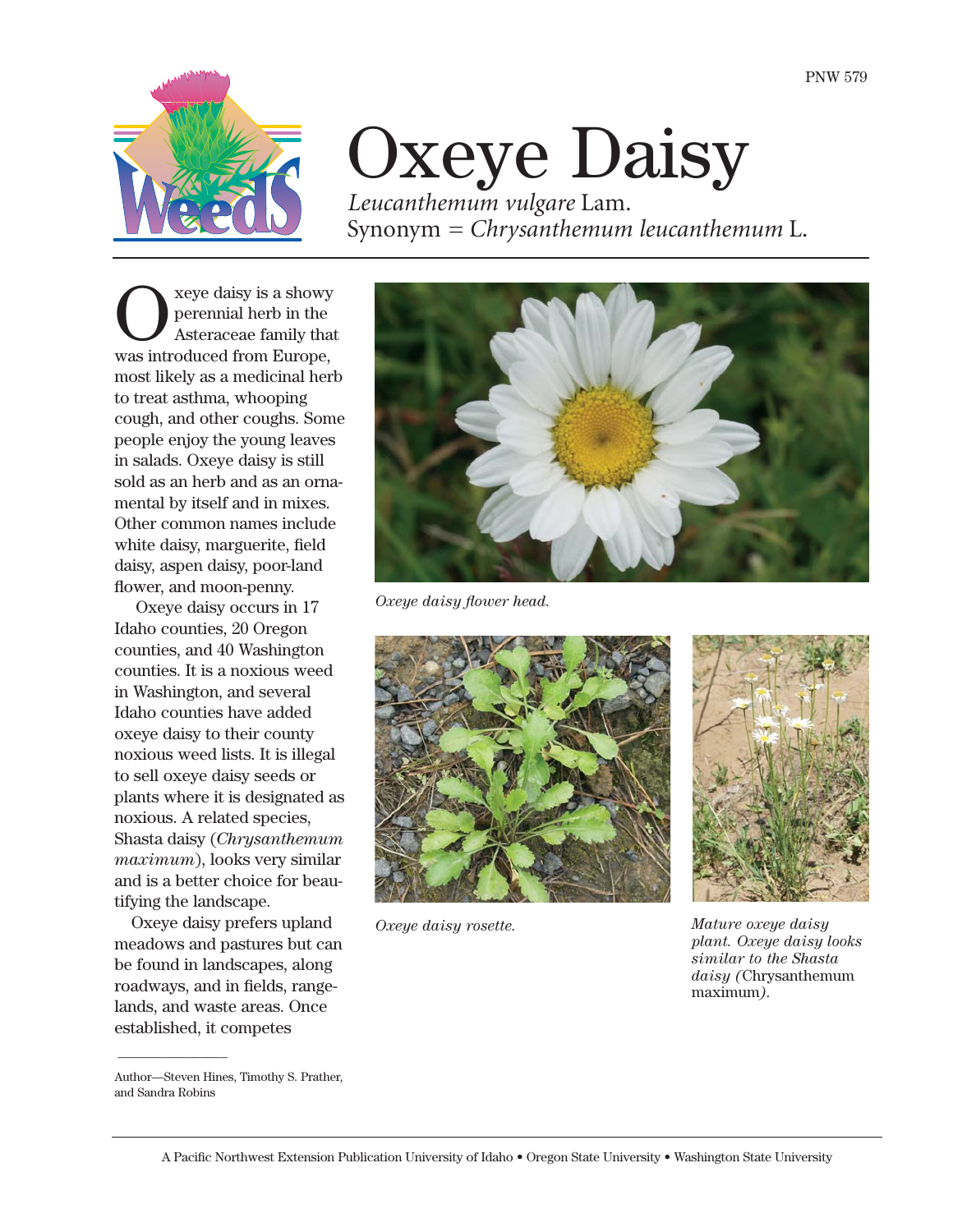against grasses, reducing forage production. It also exposes soil in the fall making the infested area vulnerable to erosion and other aggressive weeds.

Management practices discussed in this bulletin focus on pasture, rangeland, and roadside infestations.

# **Identification**

Oxeye daisy is an herbaceous perennial with rhizomes and adventitious roots. Plants grow 1 to 3 feet in height.

Stems and leaves are smooth to sparsely hairy. Basal leaves are spatula-shaped to round and occur on long stalks that are 2 to 5 inches long. The leaf margins are toothed to more or less pinnately lobed. Leaves progressively decrease in size upward on the stem. The upper leaves clasp the stem in an alternate arrangement. The upper leaves are narrowly oblong with toothed to shallowly lobed margins.

Flower heads are usually solitary and grow at the ends of the branches. Flowers are showy and daisy-like, with 20 to 30 white ray flowers and numerous yellow disk flowers. Flower heads average 1 to 2.2 inches in diameter. The petals are slightly notched at the tip, and the floral bracts are green with dark brown margins.

The fruit is a round achene, brown to black in color, 1/16 of an inch long, with 8 to 10 ridges down the sides and no pappus. One flower head can contain up to 200 seeds.

# **Biology and Ecology**

Oxeye daisy plants flower June through August. A healthy plant may produce up to 26,000 seeds. The seeds generally germinate in the fall in Idaho, Washington, and Oregon but may germinate throughout the growing season. Dryer fall conditions will delay germination until spring, but the seed does not have a dormancy period. Oxeye daisy seeds maintain viability, and in one study 82 percent of the seed germinated after 6 years and 1 percent germinated after 39 years. Oxeye daisy spreads mainly by seeds, but it also spreads effectively by the rhizomes.

Oxeye daisy competes aggressively, especially under continuous grazing pressure. High seed production allows oxeye daisy to quickly take over a pasture or meadow, especially if management allows exposure of bare soil, which is where seeds are more likely to germinate. Cattle preferably graze other plants when kept in a pasture at low stocking rates, reducing plant competition with oxeye daisy and allowing it to get an even better hold in the pasture. Ungrazed meadows are susceptible to invasion because the branched rhizomes and strong adventitious roots allow the plant to fully utilize any open space.

# **Management**

### **Mechanical control**

Mowing should be timed to the onset of flowering. Plants

may flower more than once, and subsequent mowings also should be timed to the onset of flowering. Hand weeding of small populations can be effective, especially in moist soil where more of the root system can be removed by digging. Repeated hand weeding likely will be required because roots remaining may sprout, forming new plants, and seedlings will continue to emerge because the seeds remain viable for many years.

#### **Grazing**

Horses, sheep, and goats readily consume oxeye daisy, but cattle usually avoid it. Effective grazing programs should include short-duration, high-intensity grazing with cattle prior to flower production followed, if possible, by grazing with goats or sheep to consume remaining oxeye daisy plants. Grazing will suppress established populations; however, seeds and rhizomes will replace any oxeye daisy vegetation removed by animals. Oxeye daisy may alter the taste of milk from dairy cows that have consumed it.

#### **Competitive plants**

Perennial bromes, both native and introduced, are competitive with oxeye daisy as are timothy, orchardgrass, tall fescue, and most native and introduced wheatgrasses. Stimulating grass competition with fertilizer has been shown to increase forage production by 500 percent and hinder oxeye daisy growth. Pastures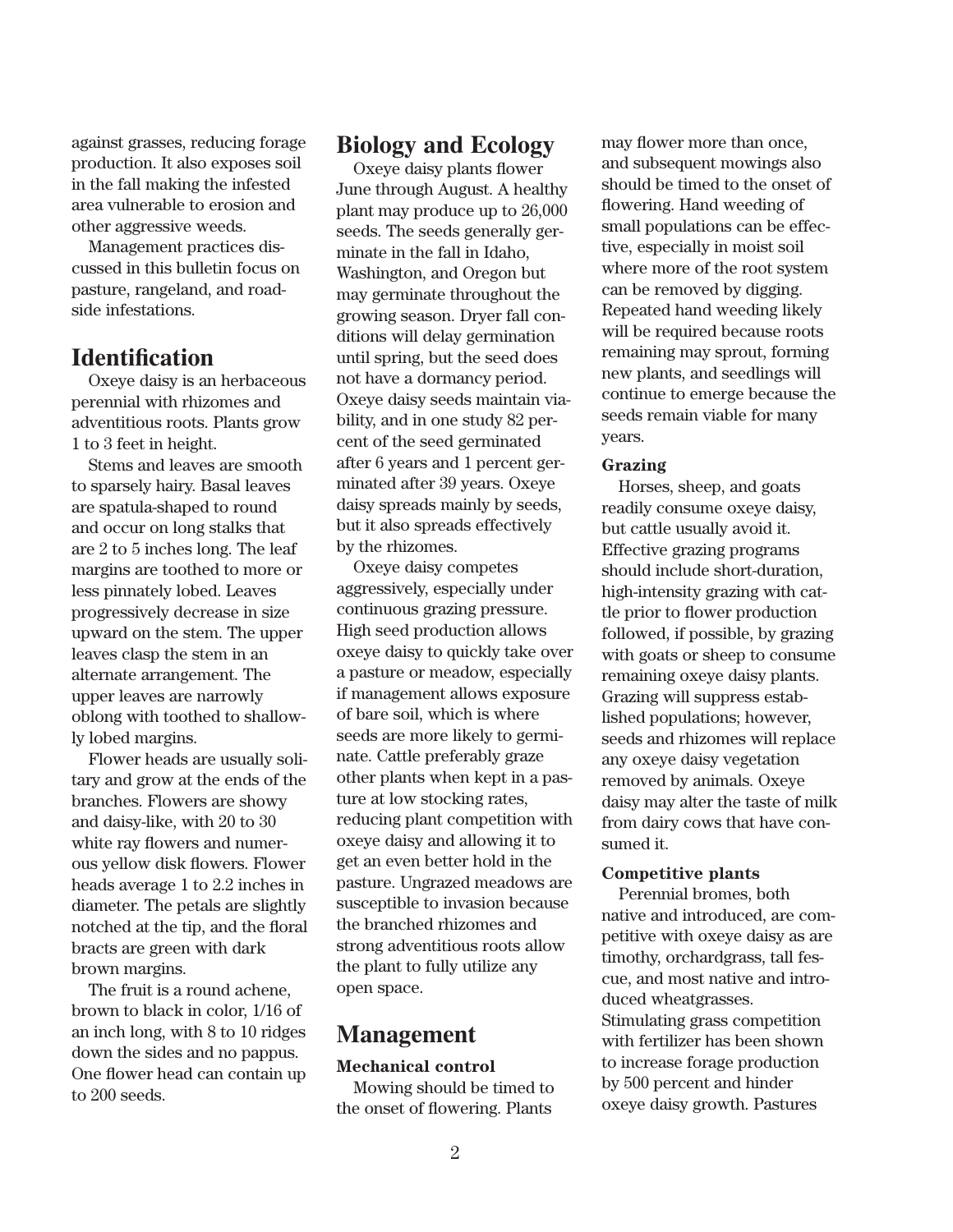and meadows with established infestations of oxeye daisy are often nitrogen deficient. In pasture settings, fertilization according to a soil test may be required after control of oxeye daisy to improve growth of grasses and increase their competitive ability. Fertilization timing can be either (1) late spring after a spring herbicide application or (2) early fall to midspring after herbicide application during the previous spring or summer.

#### **Control with herbicides**

Several broadleaf herbicides registered for use in pasture are effective against oxeye daisy beginning when leaves are visible in the spring until flowering. Weedy hawkweeds are associated with oxeye daisy, often growing within the same fields, and herbicides mimicking natu-

\_\_\_\_\_\_\_\_\_\_\_\_\_\_\_\_\_\_\_\_\_\_\_\_\_\_\_\_\_\_\_\_\_\_

ral plant hormones effective on hawkweeds are also effective on oxeye daisy. Adjuvants should be used according to the specific herbicide label; there are no special adjuvant requirements for oxeye daisy. Herbicides that disrupt plant enzyme production that are effective on members of the aster family are also effective on oxeye daisy. Herbicide recommendations change, often yearly, so please use the guidelines for herbicide use found in the annually revised *Pacific Northwest Weed Management Handbook* available in print or online at

http://ag.ippc.orst.edu/pnw/weeds.

#### **Biological control**

No biological control agents have been introduced for oxeye daisy control.

## **Summary**

Oxeye daisy is well established in the Pacific Northwest. Forage production can be reduced by oxeye daisy competition. Goats and sheep readily eat oxeye daisy, but cattle require high-intensity, shortduration grazing to set back oxeye daisy. Oxeye daisy is susceptible to many herbicides used for pasture and rangeland weed control. Maintaining competitive forages will deter expansion of oxeye daisy populations. Management will require long-term diligence since seed longevity is longer than 6 years.

The Authors—**Steven Hines**, Extension Educator in Lincoln County, University of Idaho Extension; **Timothy S. Prather**, Extension Weed Specialist, University of Idaho Department of Plant, Soil, and Entomological Sciences, Moscow; and **Sandra Robins**, Lambert Erickson Weed Diagnostic Laboratory Taxonomist, University of Idaho Department of Plant, Soil and Entomological Sciences, Moscow.